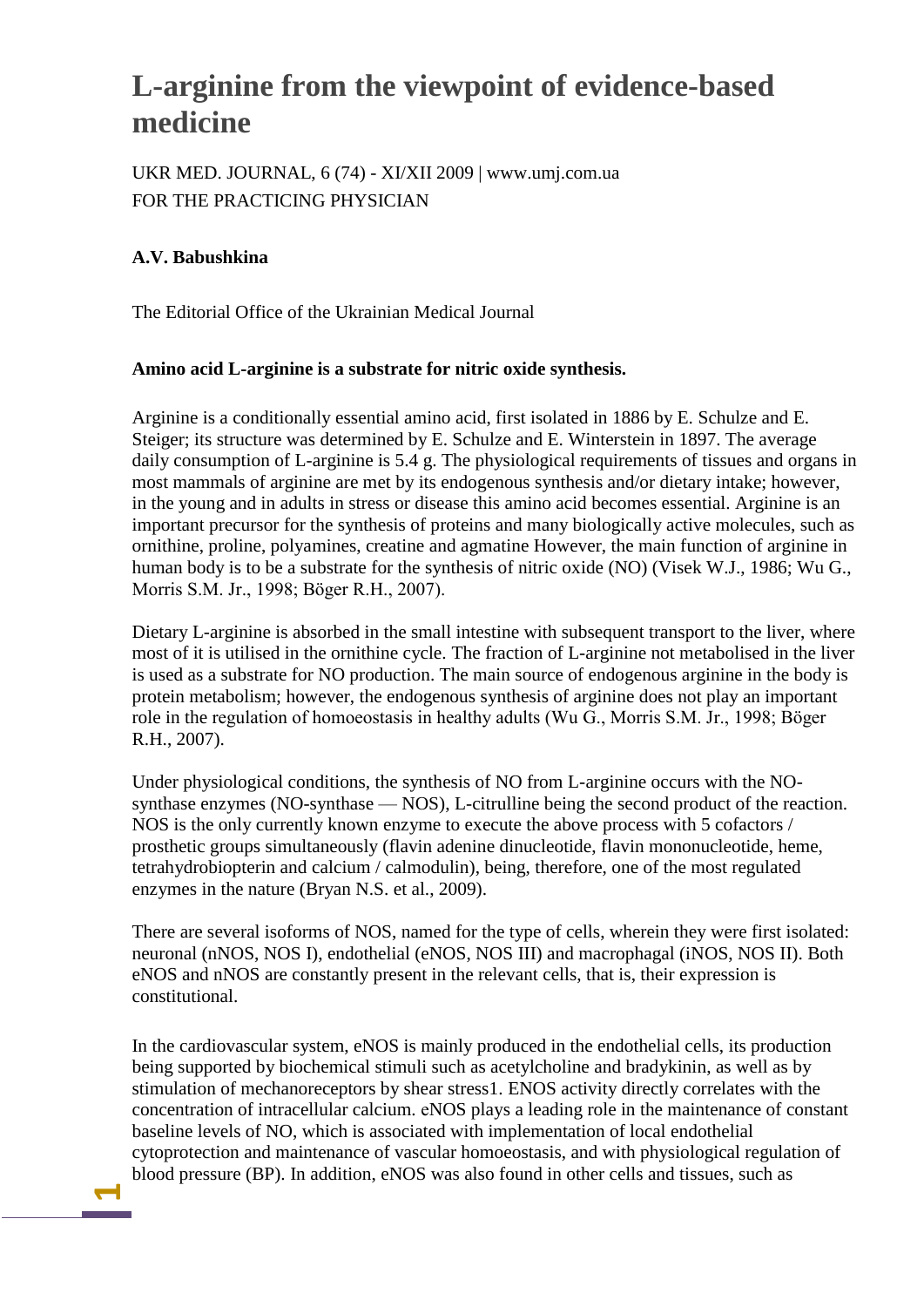cardiomyocytes, erythrocytes, megakaryocytes and platelets (Gurevich M.A., Sturov N.V., 2006; Böger R.H., 2007; Gkaliagkousi E. et al., 2007).

Within the vascular network, iNOS is present not only in macrophages, but also in lymphocytes, endothelial cells, smooth muscle cells or fibroblasts, being activated under the influence of bacterial endotoxins and inflammatory cytokines (such as tumour necrosis factor-alpha and interleukin). The activation of iNOS is calcium-independent, causing NO synthesis at high concentrations (up to 1000 times higher compared to еNOS). In turn, nNOS synthesises physiological amounts of NO mainly as a transmitter in the brain and in the peripheral nervous system, for example, in the non-adrenergic non-cholinergic autonomic nerve fibres. Currently there is evidence of constitutive iNOS expression in certain tissues, as well as the evidence of inducible forms of eNOS and nNOS (Böger R.H., 2007; Bryan N.S. et al., 2009; Lubos E. et al., 2009).

**<sup>1</sup>** Shear stress is the force of blood flow, which is directed tangentially to the endothelial surface of the blood vessel (Paszkowiak J.J., Dardik А., 2003).

#### **The physiological role of nitric oxide**

**2**

NO plays an important role in mammalian physiology, possessing an extensive range of bioregulatory effects. The NO molecule is one of the smallest molecules among the known biological messengers. Due to its chemical simplicity, the effects of NO may be regulated exclusively by its concentration and stability. The NO molecule penetrates cell membranes easily, without the need for either channels or receptors. The NO-induced signal period is quite short, since NO is rapidly oxidized to nitrates into nitrites. That is precisely why the biological effects of NO are limited to its place of origin. In most cases, NO targets the heme portion of soluble guanylate cyclase. The NO catalyses the formation of cyclic guanosine monophosphate (cGMP), which is the very substance to determine most of the physiological effects of NO. However, NO is currently known to possess other physiological effects, independent of guanylate cyclase activation or even NOS, including posttranslational modification of proteins, lipids and other biomolecules. Other possible targets of NO are the soluble adenosine diphosphate (ADP)-ribosylating enzymes and transcription factors, through which NO may directly influence gene transcription and translation of mRNA (Buhimschi I.A. et al., 1998; Markov Kh.M., 2000; Bryan N.S. et al., 2009).

The specific types of NO targets depend on the environment and the amounts of NO produced. Local NO levels are determined by the intensity of its synthesis or exogenous formation and the intensity of inactivation. The physiological action of NO varies from modulating vascular system to regulating immune processes (cell-mediated immunity, the action of neutrophilic granulocytes against pathogens and non-specific immune responses) and the control of neural functions (signal transmission in non-adrenergic non-cholinergic neurons, synaptic plasticity in the central nervous system, oscillatory activity of neuronal networks and neuroprotection) (Stepanov Yu.M. et al., 2004; Böger R.H., 2007; Lubos E. et al., 2009) (Table).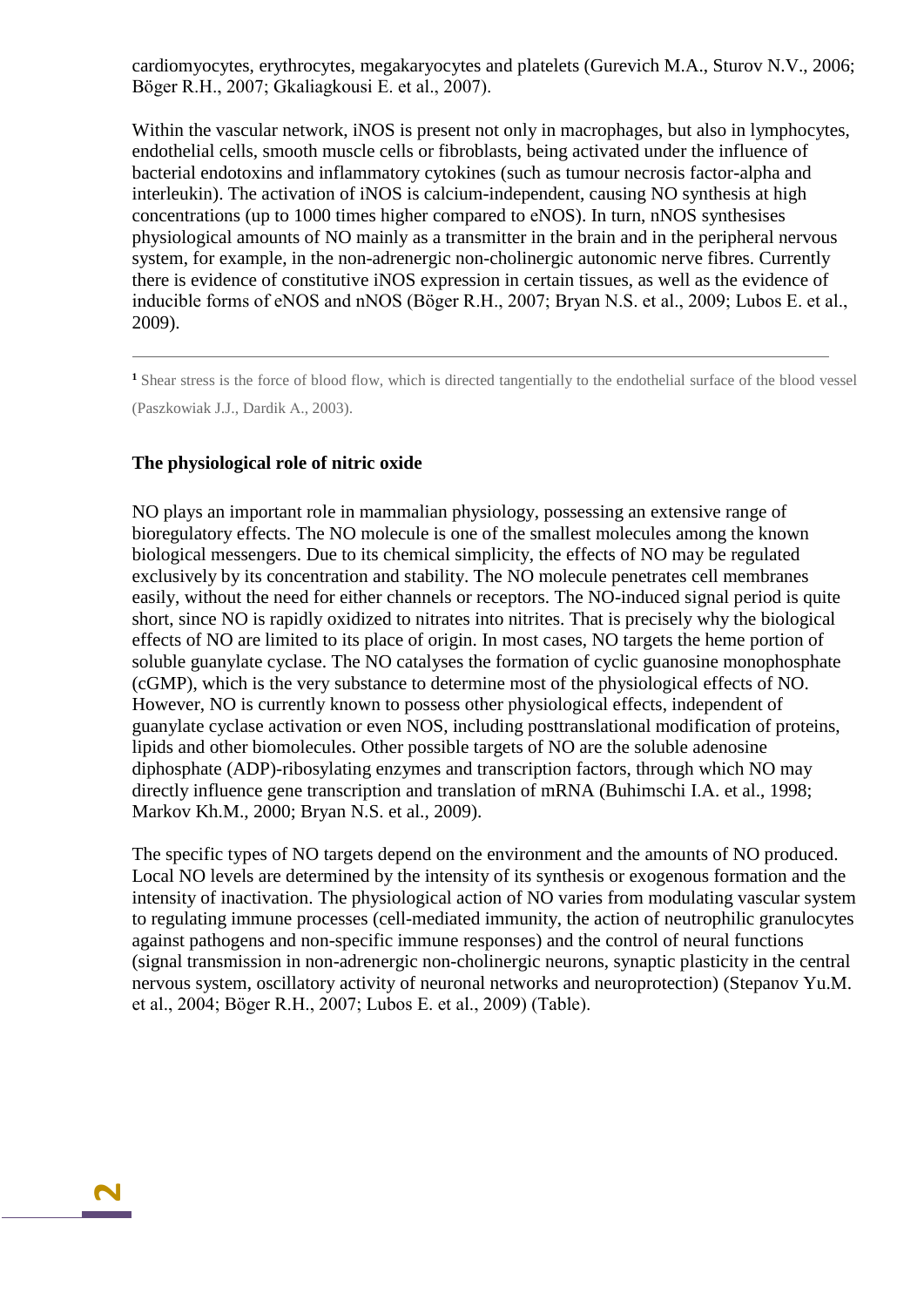Table **The roles of NO in the functioning of various bodily systems (Stepanov Yu.M. et al., 2004)**

| <b>Functional systems of the</b><br>body                       | <b>Physiological responses</b>                                                                                                                                                     |
|----------------------------------------------------------------|------------------------------------------------------------------------------------------------------------------------------------------------------------------------------------|
| The cardiovascular system                                      | Relaxation of blood vessels in the brain, retina of the eye, heart,<br>lungs, kidneys, intestines, cavernous tissue and the cardiac muscle.                                        |
| Respiratory system;<br>digestive tract and<br>urogenital tract | Relaxation of smooth muscles in the trachea, stomach, intestines,<br>urinary bladder and uterus                                                                                    |
| Central and peripheral<br>nervous<br>systems                   | The neuro-modulating activity which determines long-term<br>potentiating effects, memory formation, pain perception and visual<br>analysis                                         |
| The endocrine system                                           | The regulation of synthesis and secretion of hormones: insulin,<br>prolactin, thyroid hormone, parathyroid hormone, adrenal<br>hormones and the hormones of the reproductive cycle |
| The system of haemostasis                                      | Regulation of interactions of leukocytes with vascular wall.<br>Regulation of platelet activity                                                                                    |
| The immune system                                              | Counter-pathogenic reactions, non-specific cytotoxicity, anti-<br>tumour protection, the pathogenesis of toxaemia and transplant<br>rejection                                      |

The role of NO in the maintenance of vascular homoeostasis can be summarised as regulation of vascular tone, proliferation and apoptosis, as well as regulation of oxidant processes. Furthermore, angioprotecting properties are inherent to NO (Gurevich M.A., Sturov N.V., 2006; Elskyi V.N. et al., 2008). NO is also responsible for the anti-inflammatory effects, such as inhibiting the expression of intercellular adhesion molecules-1 (ICAM-1), vascular cellular adhesion molecules-1 (VCAM-1) and the tissue factor and inhibiting the release of chemokines, such as monocyte chemoattractant protein-1 (МСР-1). In addition, NO inhibits platelet aggregation and has a fibrinolytic effect (Chatterjee A., Catravas J.D., 2008).

#### **Nitric oxide is a powerful peripheral vasodilator**

Discovery of the role of NO as a cardiovascular signal molecule earned R. Furchgott, L. Ignarro and F. Murad the Nobel Prize in Medicine and Physiology in 1998 (Bryan N.S. et al., 2009).

After formation in the vascular endothelium, NO is bound with trivalent iron in the heme of the cytochromes of C-oxidase in the mitochondria, thus regulating certain transcription factors, such as hypoxia-inducible factor-1 (HIF-1); alternatively, NO diffuses rapidly into the blood. In the vascular lumen NO is rapidly absorbed by erythrocytes, entering into a reaction with divalent iron of the heme part of oxyhaemoglobin, thus forming methaemoglobin and NO3-. NO also diffuses into the cells of vascular smooth muscles, adjacent to the endothelium, where it modulates the activity of heme-containing guanylate cyclase. This enzyme dephosphorylates guanosine to produce cGMP, which in turn activates  $K +$  channels and inhibits the entry of calcium ions into smooth muscle cells via direct inhibition of calcium channels, also activating the protein kinase which phosphorylates the light chains of myosin and the proteins of sarcoplasmic reticulum, thus promoting the sequestration of calcium ions into the sarcoplasmic reticulum. As a result, smooth muscles relax, therefore adjusting the vascular lumen to tissue demands; this process is referred to as endothelium-dependent vasodilation (EDVD). The donator-released NO acts in the very manner as the endogenously produced substance. The ability of vascular smooth muscle cells to utilize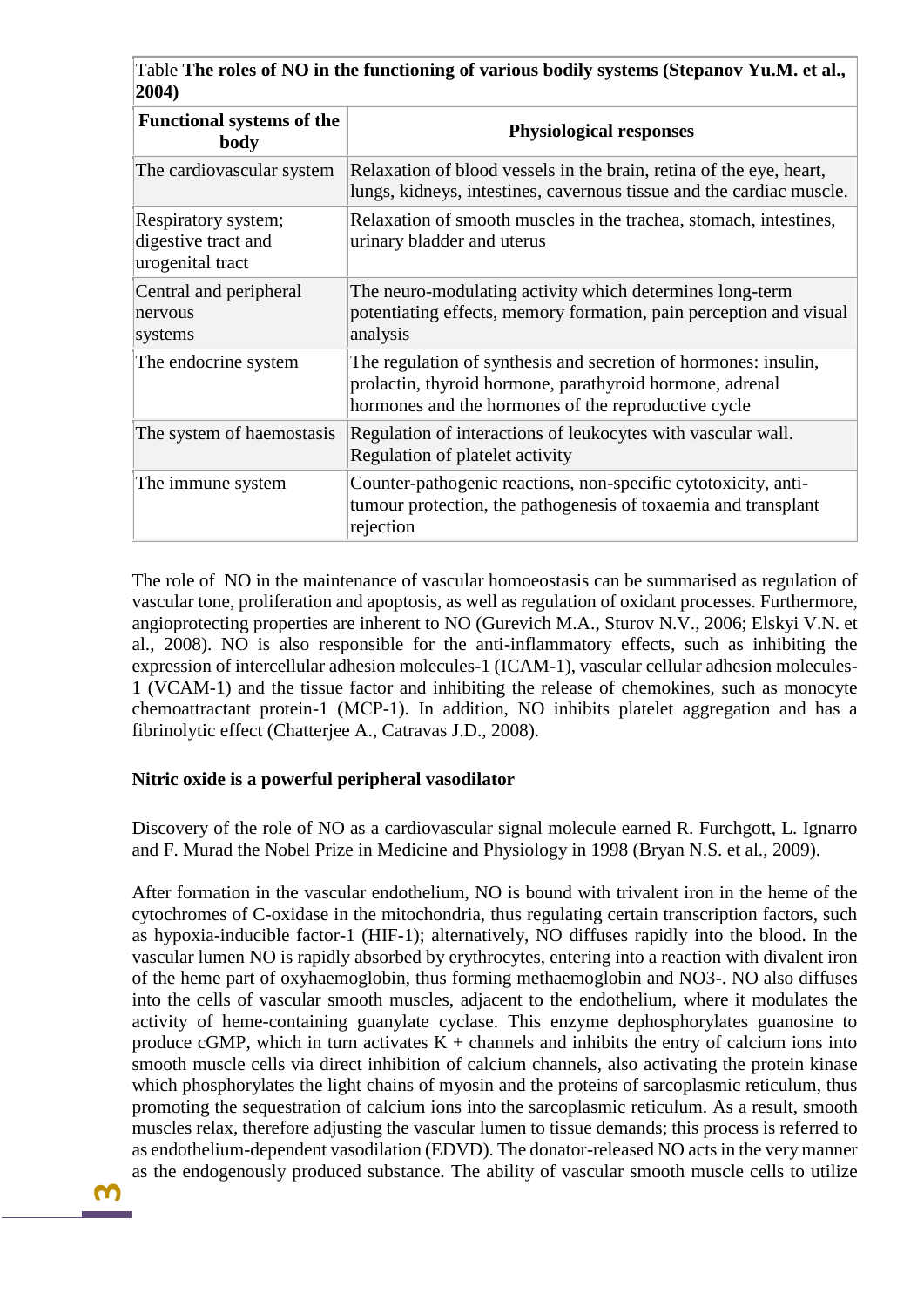exogenous NO is referred to as endothelium-independent vasodilation (Gornik H.L., Creager M.A., 2004; Lubos E. et al., 2009).

Although the intracellular concentration of L-arginine is substantially higher than in plasma or extracellular fluid, endothelial cells were demonstrated to be able to capture extracellular Larginine rapidly to synthesise NO (Böger R.H., 2007). In low plasma concentrations L-arginine selectively improves endothelial function; in medium concentrations it may exert direct vasodilating action due to stimulation of insulin and somatotropin secretion; the high levels of Larginine cause non-specific vasodilation (Yi J. et al., 2009)

#### **Nitric oxide deficiency as a key element of endothelial dysfunction**

According to modern concepts, the endothelium is not just a semi-permeable membrane lining of the inner surface of the heart and blood vessels, but rather n active endocrine organ diffusely present in all tissues; it appears to be the largest endocrine organ in the body (the body of an average weight adult contains approximately a trillion of active endotheliocytes, weighing a total of 1,8 kg), capable of continuous production of biologically active substances. One of the main functions of the endothelium is a balanced production of regulatory substances, which determine the integral work of the circulatory system. These substances play an important role in the body, being responsible for the regulation of vascular tone (secretion of vasoactive mediators), maintenance of their anatomy (the synthesis and the inhibition of proliferation factors), maintaining haemostasis (the synthesis and the inhibition of the factors responsible for fibrinolysis and platelet aggregation); also, they participate in local inflammation (production of pro- and counter-inflammation factors). The following are the main factors to activate endothelial cells: the mechanical impacts of blood flow and the stress of the vascular wall; platelet factors (serotonin, ADP, thrombin); circulating and/or intramural neurohormones (catecholamines, vasopressin, acetylcholine, endothelin, bradykinin, angiotensin II, adenosine, histamine) and hypoxia. Under normal conditions, endothelium responds to stimulation by augmented synthesis of the substances, which relax smooth muscle cells of the vascular wall. The normally functioning endothelium is characterised by balanced formation of vasoconstrictors (endothelin-1, thromboxane A2, prostaglandin H2) and vasodilators (NO, endothelial hyperpolarization factor, prostacyclin, C-type natriuretic peptide, etc.) (Belousov Yu.B., Namsaraev Zh.N., 2004; Gornik H.L., Creager M.A., 2004; Golovchenko Yu.I., Treshinskaya M.A., 2008; Elskyi V.N. et al., 2008).

The greatest vasodilating effect is peculiar to NO. As an endothelial relaxation factor, NO was discovered in 1980; R.F. Furchgott and J.V. Zavadzki have demonstrated that the action of most substances which influence the vascular tone is mediated by the release of NO from the endothelium. NO is present in all endothelial cells regardless of the size and functions of the vessels. In a normally functioning endothelium, low levels of NO are continuously released to keep blood vessels dilated and provide for non-adhesion of blood corpuscles to the endothelium. When exposed to various damaging factors (mechanical, infectious, metabolic, related to immune complexes, etc), endothelial cells diminish their ability to release relaxing factors, whereas the formation of vasoconstricting factors is either intact or increased; this condition is defined as endothelial dysfunction (ED) (Belousov Yu.B., Namsaraev Zh.N., 2004; Gornik H.L., Creager M.A., 2004; Golovchenko Yu.I., Treshinskaya M.A., 2008; Elskyi V.N. et al., 2008).

 dimethylarginine (ADMA) also inhibits NO formation when accumulated in various disease. A A key factor in the development and progression of vascular disease is the regulation of NOS and the bioavailability of its substrates and cofactors (Chatterjee A., Catravas J.D., 2008). Local availability of L-arginine as a NOS substrate may be reduced due to the activity of arginase, which utilises L-arginine to produce urea and ornithine, thus competing with NOS for the availability of substrate. Various studies indicate that induction or activation of arginase I or arginase II lead to impaired NO production and, as a result, to ED. The endogenous NOS inhibitor, asymmetric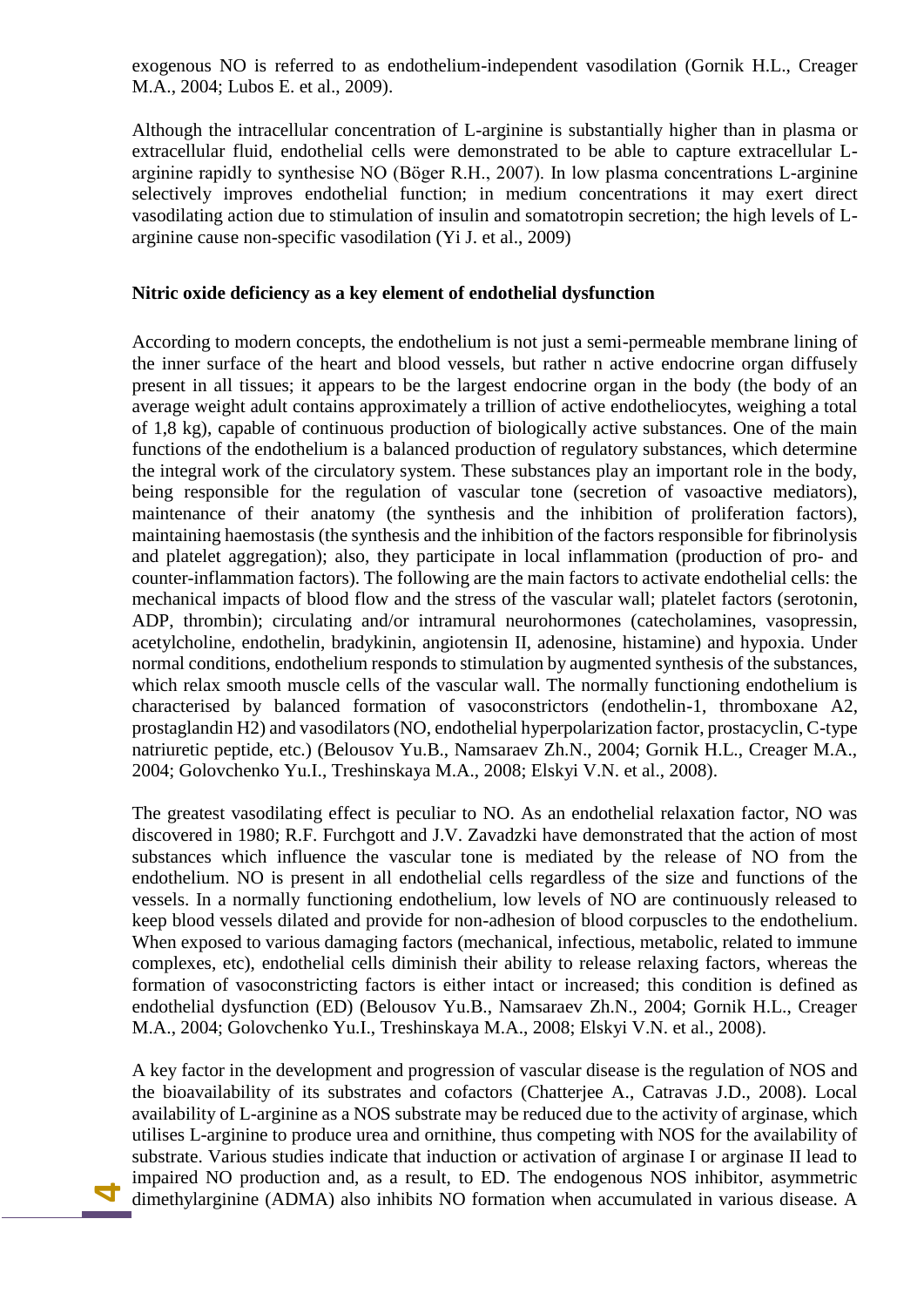correlation was found to exist between increased ADMA levels and cardiovascular disease (CVD). Increased ADMA levels are found in patients with hypercholesterolemia, hypertriglyceridemia, insulin resistance, Type 2 diabetes mellitus (DM), renal failure and cardiac syndrome X (Gornik H.L., Creager M.A., 2004; Böger R.H., 2007).

### **The pathogenetic role of nitric oxide deficiency**

Impaired synthesis or function of NO within the vascular system is an important pathogenetic factor of such diseases as arterial hypertension (AH), atherosclerosis and diabetic angiopathy (Böger R.H., 2007). The following complications may also occur due to lack of this chemical: acute myocardial infarction (MI), unstable angina, atherothrombosis, thrombotic microangiopathy, thromboembolic cerebrovascular disease and preeclampsia (Gurevich M.A., Sturov N.V., 2006).

Currently ED is viewed as the main mechanism behind AH. Impairment of NO-dependent relaxation of arteries in patients with AH can be attributable to several mechanisms: decreased NO production, accelerated No breakdown and changed cytoarchitectonics of the vessels. Intracellular oxidative stress is considered to the most important factor to decrease EDVD, since free radical oxidation dramatically reduces endothelial production of NO. The high risk of cerebral complications in patients with AH is considered to be related specifically to the development of ED, which prevents adequate regulation of cerebral blood flow. Impaired autoregulation of cerebral perfusion is a predictor of encephalopathy and transient ischaemic attacks (TIAs) (Vizir В.А., Berezin A.E., 2000). Patient in the acute phase of cerebral ischaemic stroke (CIS) are found to have decreased levels of NO2 (a stable metabolite of NO), which indicates the participation of endothelium-dependent mechanisms in the pathogenesis of CIS. Impairment of the vasomotor function of the endothelium is enhanced as the clinical symptoms deteriorate in patients with CIS (Malakhov V.A., Zavgorodnyaya A.N., 2007).

One of the main reasons for decreased EDVD in patients with coronary heart disease (CHD) is hypercholesterolemia, since the latter accelerates apoptosis in endotheliocytes and decreases endothelial synthesis of NO (Movchan E.A., 2008).

NO controls various pulmonary functions, such as the activity of macrophages, bronchoconstriction and dilatation of pulmonary arteries. Patients with pulmonary hypertension (PH) are found to have reduced pulmonary NO levels. One of the causes of this condition is impaired metabolism of L-arginine. Thus, patients with arterial PH are found to have association of decreased L-arginine levels with elevated arginase activity. Also, impaired pulmonary metabolism of ADMA may initiate, stimulate or maintain chronic pulmonary disease, including arterial PH. Elevated ADMA levels are found in patients with idiopathic arterial PH, chronic thromboembolic PH, as well as arterial PH, associated with sickle cell anaemia or systemic sclerosis (Maarsingh Н. et al., 2008; Zakrzewicz D., Eickelberg O., 2009).

Due to the huge pool of endothelial cells in the glomerular capillaries, endothelial function substantially determines the regulation of vascular tone in the kidneys. The role of endothelium in the regulation of vascular tone and renal haemodynamic is mediated by the interaction of the potent vasoactive factors it produces. The redistribution of the balance of vasoactive factors in favour of vasoconstrictors not only initiates the development of nephrosclerosis, decreased glomerular filtration rates and renal perfusion, but also precipitates the onset of AH (Movchan E.A., 2008).

**5** as well as epithelial and mesangial cells of the tubules; owing to that NO plays an important role NO is of special significance in clinical pathophysiology of the kidneys. There is evidence supporting the continuous synthesis of NO in endothelial and smooth muscle cells of renal vessels,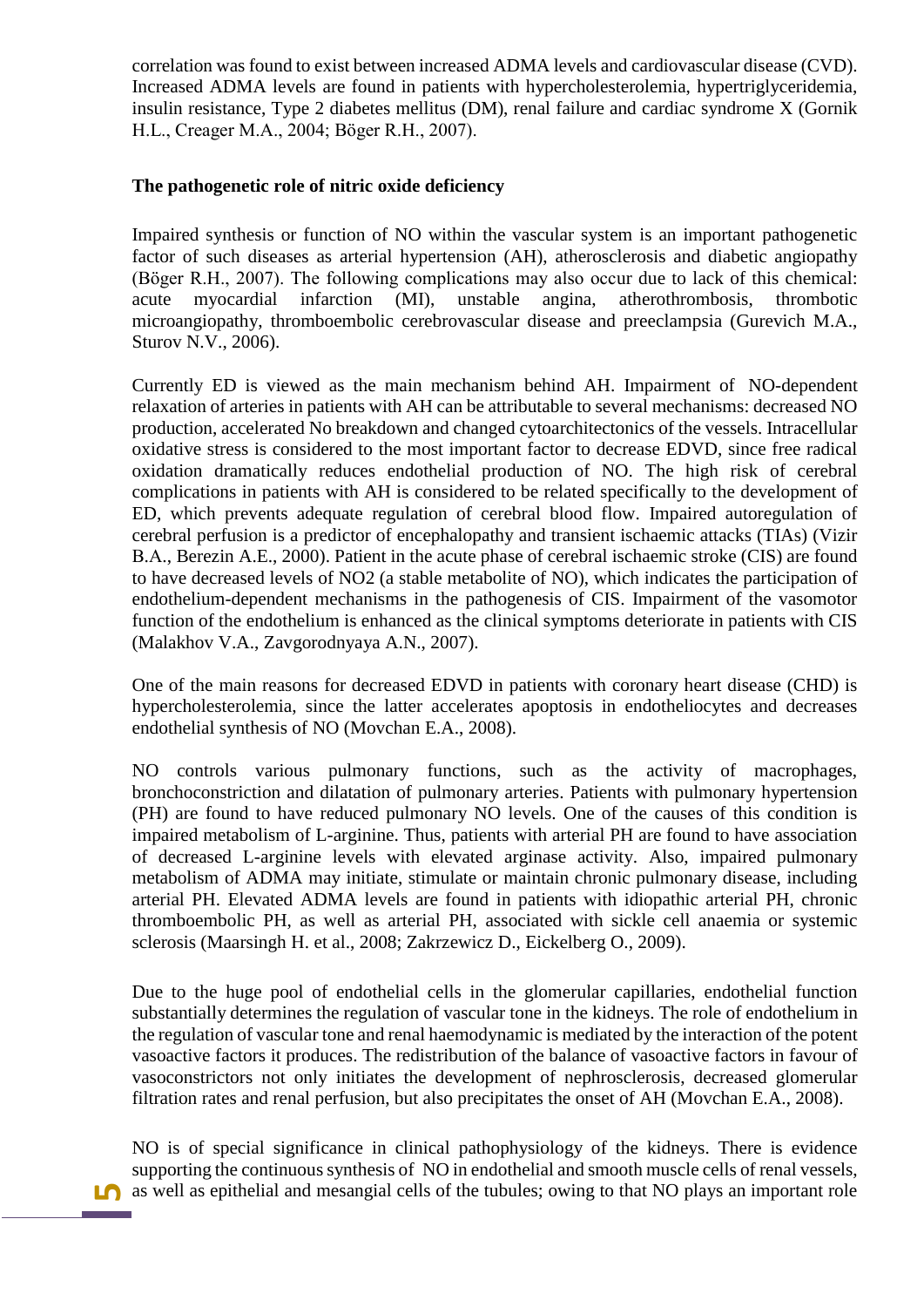in regulation of renal perfusion, the excretory function of the kidneys and the tubulo-glomerular balance. These effects are partially implemented by interaction of NO with the renin-angiotensin system and other bioregulators of renal function. Decreased production and function of NO, in part, in the vascular endothelium, is closely related with the pathogenesis of reduction of renal tissue due to kidney damage. There are various mechanisms behind this deficiency, including reduction of NO synthesis due to decreased concentration or activity of renal cortical nNOS, as well as reduction in active dimers of еNOS due to degradation of tetrahydrobiopterin, a cofactor of еNOS; increase in circulating ADMA (plasma ADMA levels correlate with the severity of chronic kidney disease); limited availability of substrate (L-arginine) due to the decrease of its renal synthesis or impaired transport into the cell; impaired renal tubular regeneration of arginine; utilization of arginine by arginase; inactivation of NO by reactive oxygen species (ROS). Furthermore, accumulation of the end products of glycosylation in progressing renal disease impedes the access of NO to its targets (Markov Kh.M., 2000; Baylis C., 2008; Ohkita М. et al., 2009).

Physiological vascular adaptation to pregnancy (increase of circulating blood volume, cardiac output and a reduction in vascular resistance) is accompanied by an increase in endogenous NO production and increased susceptibility of smooth muscle cells of the vessels to NO. Experimental studies have demonstrated the role of increased oxidative stress and reduced bioavailability of such vasodilators as NO in the pathogenesis of cardiovascular dysfunction during pregnancy; in vitro preeclampsia studies have demonstrated impaired EDVD of isolated umbilical arteries. Preeclampsia is also accompanied by increased haemoglobin levels; the latter viewed as an acceptor of NO (Buhimschi I.A. et al., 1998; Gilbert J.S. et al., 2008).

#### **Current evidence concerning the efficacy of arginine as a nitric oxide donator**

Increased production and release of NO, mediated by L-arginine, may promote antioxidation and facilitate improved endothelial function in patients with hypercholesterolemia. In a double-blind, placebo-controlled study in 43 patients aged 57±10 years with hypercholesterolemia and impaired flow-mediated dilation (FMD), A.J. Maxwell et al. (2000) found positive changes of EDVD with oral L-arginine at 6-21 g/day. The vasodilating function of the endothelium improved from  $6.5\pm3$ to 10±5%. In a study by Н. Kawano et al. (2002) 17 males with hypercholesterolemia (mean age - 41,7 years) were found to have increased flow-mediated dilation (from 3,92±0,58 to 7,27±0,53%; р<0,01) in 1 h post-infusion (30g of L-arginine infused over 1 h), as well as decreased markers of lipid peroxidation (thiobarbituric acid reactive substances, TBARS) from 5,45±0,43 to 4,83±0,35 nmol/mL; p<0,01). In a randomized, placebo-controlled crossover study in 16 middle-aged patients with hypercholesterolemia, S.G. West et al. (2005) have demonstrated that oral L-arginine at 12 g/day administered for 3 weeks contributed to reduction of diastolic BP (DBP) by 1,9 mm Hg, reduction of plasma homocysteine by 2  $\mu$ mol/L and increased period of tension of the cardiac ventricles by 3,4 msec. Using a combination of 1,5 g of L-arginine with simvastatin at the dose of 20 mg/day in a randomized, double-blind study enrolling 33 patients with hypercholesterolemia produced a significant decrease in triglycerides compared to the patients receiving only simvastatin (by 140,5 $\pm$ 149,2 and by 56,1 $\pm$ 85 mg/dL respectively; p=0,048) (F. Schulze et al., 2009).

 randomized crossover study enrolling 42 patients with stable effort angina of functional class (FC) The oxidized cholesterol of low-density lipoproteins (LDL) increases the expression of arginase and reduces the level of eNOS in endothelial cells, leading to decreased production of NO. A randomized, crossover study by W.H. Yin et al. (2005) has demonstrated improved endothelial function and reduced LDL oxidation in 31 patients with stable angina in oral administration of Larginine at 10 g/day for 4 weeks. Т. Lauer et al. (2008) have demonstrated increased minimal diameter of the vascular lumen in a stenotic segment from  $0.98\pm0.06$  to  $1.14\pm0.07$ mm ( $p<0.05$ ) without the influence on other segments in patients with CHD when administering L-arginine at 150 µmol/min. The blood flow in the post-stenotic segment has increased by 24±3%. In a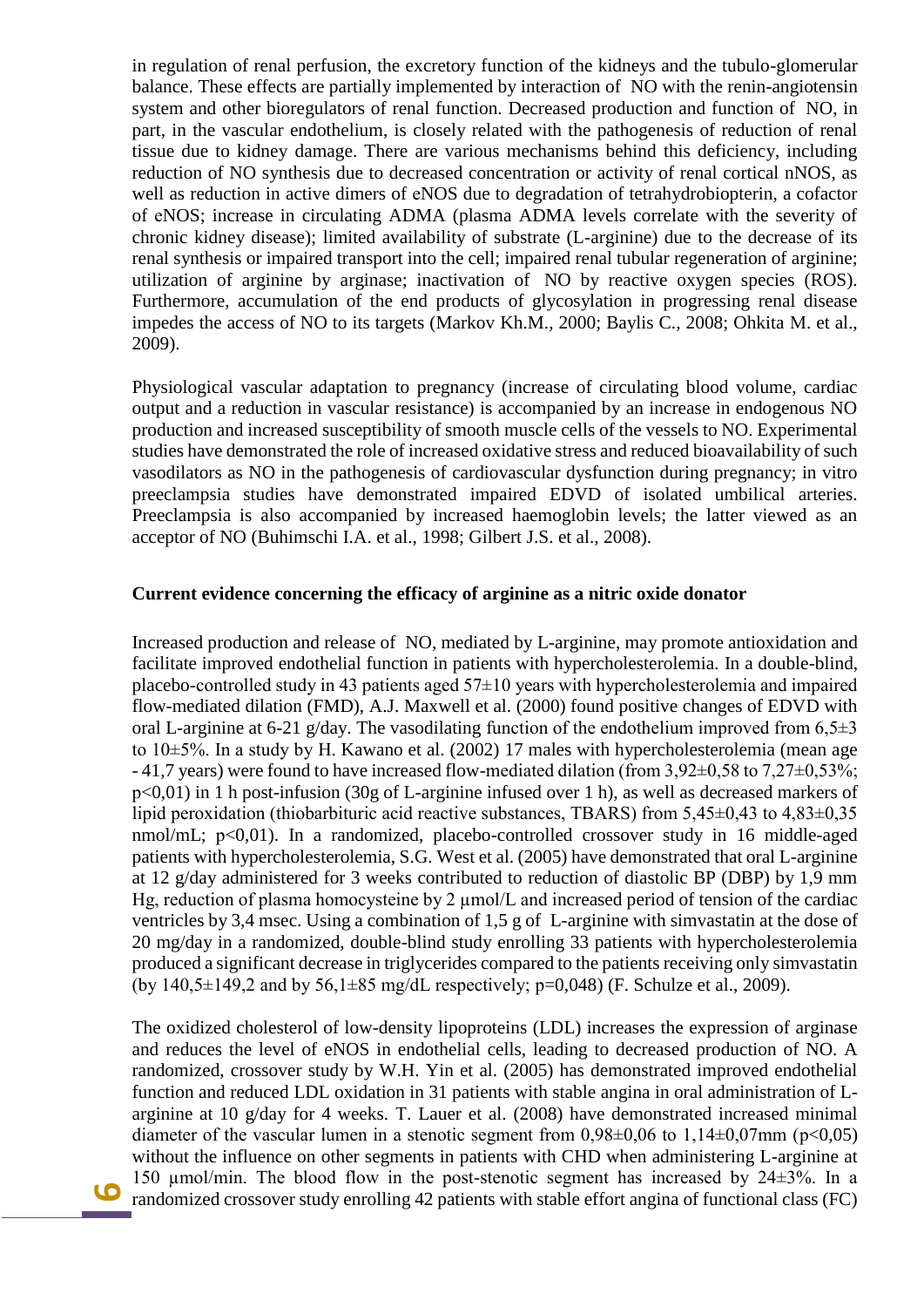І-ІІ, A.V. Sozykin et al. (2000) have found substantial improvements of endothelial function (from 5,0±2,9 to 7,8±4,1%) and exercise tolerance and decreased platelet aggregation (in 17 patients of 20) in the group receiving L-arginine 15 g/day for 10 days. А. Palloshi et al. (2004), after assessment of 13 patients with microvascular angina, receiving 2 g of L-arginine 3 times a day for 4 weeks, have noted improvement in the FC of angina, improved BP (SBP) at rest, improved quality of life, increased concentrations of L-arginine and cGMP and the L-arginine/ADMA ratio.

А. Jabłecka et al. (2004), after assessment of 32 patients with atherosclerotic lesions of peripheral arteries Stage ІІ and ІІІ after Fontaine, have found a substantial elevation of NO levels and improvement of total antioxidant status (TAS) due to administration of L-arginine at the dose of 2 or 4 g t.i.d. for 28 days. In a randomised study by R.K. Oka et al. (2005), enrolling 80 patients with peripheral artery lesions and intermittent claudication, receiving L-arginine at the daily doses of 3,6 or 9 g/day in 3 divided doses for 12 weeks, a trend towards increased walking speed was found. A more pronounced increase in walking distance was found in the group receiving L-arginine at the dose of 3 g/day. The drug was well tolerated; no serious adverse events were documented.

Aging and various risk factors of cardiovascular disease are also associated with oxidative stress and endothelial dysfunction. М.Р. Schlaich et al. (2007), having assessed 23 young males (mean age 30±5 years) with high risk of cardiovascular disease (impaired lipid metabolism and increased BP), have estimated increased renal plasma flow (by  $123 \pm 64.4$  mL/min compared to  $75.6 \pm 60.2$ mL/min in the control group) after infusion of L-arginine 100 mg/kg. Elderly subjects with CVD have diminished flow-mediated dilation of brachial artery and decreased bioavailability of NO. In a prospective, double-blind, randomized, crossover study enrolling 12 healthy volunteers aged  $73.8 \pm 2.7$  years S.M. Bode-Böger et al. (2003) have demonstrated that oral L-arginine, administered for 14 days at the dose of 8 g b.i.d. Significantly increases flow-mediated dilation of the artery (by  $5.7\pm1.2\%$ ) and normalises the L-arginine/ADMA ratio (p<0,05).

Smoking decreases NO content due to increased oxidative stress, also increasing monocyte adhesion susceptibility of LDL to oxidation. In a randomized, placebo-controlled, double-blind, crossover study enrolling 12 healthy smokers G. Siasos et al. (2009) have found the use of 7g of L-arginine t.i.d. to prevent smoking-induced an increase in pulse wave velocity between brachium and the right ankle, as well as an increase in augmentation index; the treatment was also found to decrease the serum levels of sICAM-1 (the soluble form of intercellular adhesion molecule-1).

The domestic experience of using L-arginine is equally interesting: V.A. Slobodsky from the National Science Centre 'Institute of Cardiology named after Academician ND Strazhesko' of the AMS of Ukraine (2009) evaluated the effects of oral solution of L-arginine aspartate, Tivortin aspartate (by Yuria-Pharm) in 38 out-patients with CHD and stable effort angina of II-III FC. The drug was used concomitantly to conventional treatment at 15 mL  $(1.71 \text{ g})$  2 times a day for 2 months. The results of the study have shown improved endothelial function, exercise tolerance and quality of life in the patients. Administration of the drug has significantly improved EDVD (from 3,35±0,48 to 6,24±0,41; p<0,01); time to ECG signs of ischemia and/or pain in graduated exercise testing has increased (from  $7.18\pm0.64$  to  $9.62\pm0.61$  minutes;  $p<0.05$ ); also, there was a 34% improvement of overall performance (p<0,05). Nitro-glycerine requirement have decreased from  $3,61\pm0,5$  to  $1,1\pm0,24$  tablets per day (p<0,01).

The influence of oral L-arginine 15 g/day on renal haemodynamic during a 5-day period was evaluated in a randomized, double-blind, crossover study enrolling 17 patients aged  $56 \pm 12$  years with chronic congestive heart failure (CHF) II-III FC according to NYHA (New York Heart Association) G. Watanabe et al. (2000). The authors have found an increase in daily excretion of cGMP (from  $0.8\pm0.5$  to  $1.4\pm1.1$  µmol/day; p<0.01) and daily creatinine clearance (from 125 $\pm$ 42 to 150 $\pm$ 43 mL/min; p<0,05), as well as decreased plasma endothelin levels (from 3,1 $\pm$ 0,8 to  $2,5\pm0,6$  pg/mL; p<0,05). Besides, a relative increase in urinary sodium excretion and glomerular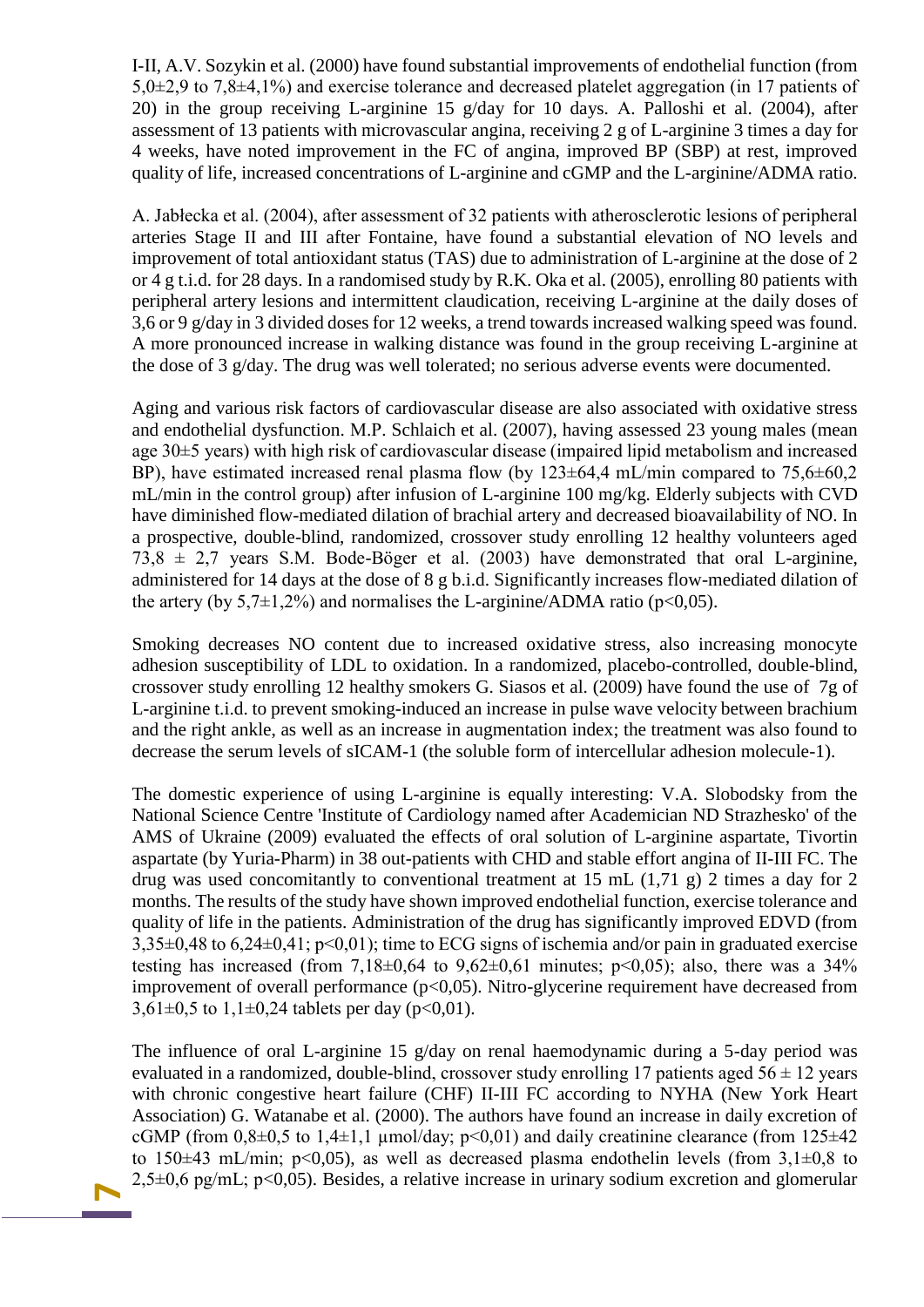filtration rate was noted in response to the load by NaCl solution compared to the group of placebo  $(47\pm12\% \text{ vs. } 34\pm9\% \text{ and } 44\pm31\% \text{ vs. } 22\pm29\% \text{, respectively; } p<0.05).$ 

In a study by E.A. Bocchi et al. (2000) enrolling 7 patients (age  $39 \pm 8$  years) with severe congestive heart failure intravenous administration of L-arginine (at the mean dose of  $30.4 \pm 1.9$ ) g) led to a reduction in heart rate (from  $88\pm15$  to  $80\pm16$  bpm;  $p<0,005$ ), mean systemic BP (from 84 $\pm$ 17 to 70 $\pm$ 18 mm Hg; p<0,007) and systemic vascular resistance (from 24 $\pm$ 8 to 15 $\pm$ 6 Wood units;  $p<0.003$ ; an increase in cardiac output (from 3,4 $\pm$ 0,7 to 4,1 $\pm$ 0,8 L/min;  $p<0.009$ ) and systolic blood volume (from  $40\pm9$  to  $54\pm14$  mL; p<0,008). B. Bednarz et al. (2004) reported increased exercise tolerance ( $99\pm103$  compared to  $70\pm99$  in the group receiving placebo) in the patients (21 subjects) with CHF II-III FC according to NYHA after oral intake of L-arginine 9g/day for 7 days.

In a prospective, randomized, double-blind trial enrolling 35 patients with AH, J.P. Lekakis et al. (2002) found an improvement of flow-mediated EDVD in administration of 6 g of L-arginine. Treatment with L-arginine has substantially improved flow-mediated dilation of brachial artery  $(1,7\pm3,4 \text{ vs. } 5,9\pm5,4\%; \text{ p=0,008}).$ 

The bioavailability of NO is reduced in myocardial infarction. B. In a multicentre, randomized, double-blind, placebo-controlled study enrolling 792 patients (mean age 64 years; 551 male subjects), who initiated oral L-arginine at 3g t.i.d for 30 days 24h post ST-elevation MI, Bednarz et al. (2005) have found a positive trend concerning newly occurred clinically significant events (in 24% patients vs. 27% patients in the placebo group). The therapy with L-arginine was well tolerated.

Patients with acute coronary syndrome are found to have marked activation of peripheral Tlymphocytes, increases acute phase proteins and increased oxidative stress. J. George et al. (2004), after examining patients with unstable angina undergoing percutaneous coronary procedure (PCP) with stenting, have found reduced systemic growth of activation of peripheral T lymphocytes and markers of oxidative stress, caused by damage of the vascular wall in course of PCP in 1 months of therapy by L-arginine at the dose of 6g/day, initiated immediately after stent placement. Р. In a randomized, double-blind study enrolling 64 patients with CVD without Type 2 DM who underwent coronary artery bypass grafting (CABG), Lucotti et al. (2009) have found decreased ADMA levels  $(p<0,01)$  and decreased indices of ED along with increased cGMP levels  $(p<0,01)$ and L-arginine/ADMA ratio ( $p<0,0001$ ) in oral intake of L-arginine at the dose of 6,4 g/day for 6 months. Also, increases in insulin sensitivity index ( $p<0.05$ ) and adiponectin levels ( $p<0.01$ ) were documented, as well as reduced levels of IL-6 and MCP-1.

Both ED and decreased bioavailability of NO are regarded as possible reasons for the failure of therapeutic angiogenesis and cell therapy. Post-CABG patients with CHD with simultaneous involvement of 3 vessels and severe diffuse damage to the left anterior descending artery М. Ruel et al. (2008) found improved perfusion and anterior myocardial contractility along with a trend towards less perfusion defects after the course of 10 injections of vascular endothelial growth factor in combination with oral L-arginine at 6g/day for 3 months.

 prior cerebrovascular events. М. Okamoto et al. (2001), having assessed 20 elderly patients (mean The effect of L-arginine on the response of cerebral vessels to CO2 has been investigated by C. Zimmermann and R.L. Haberl (2003), who have found a substantial increase of vasomotor response (from  $42\pm8$  to  $52\pm14\%$ ; p=0,005) after the infusion 30g of L-arginine in 22 patients at risk for CVD and compromised vasomotor responses (<50%) in the absence of extra -and intracranial stenoses. In a 2004 study C. Zimmermann et al. have found average flow velocity to increase by  $28\pm10\%$  compared to  $22\pm10\%$  in the control group after the infusion of 30g of Larginine in 55 patients (mean age  $-63 \pm 8.5$  years) at risk for CVD. Notably, patients with a history of stroke or TIA were found to have a stronger response to L-arginine compared to patients without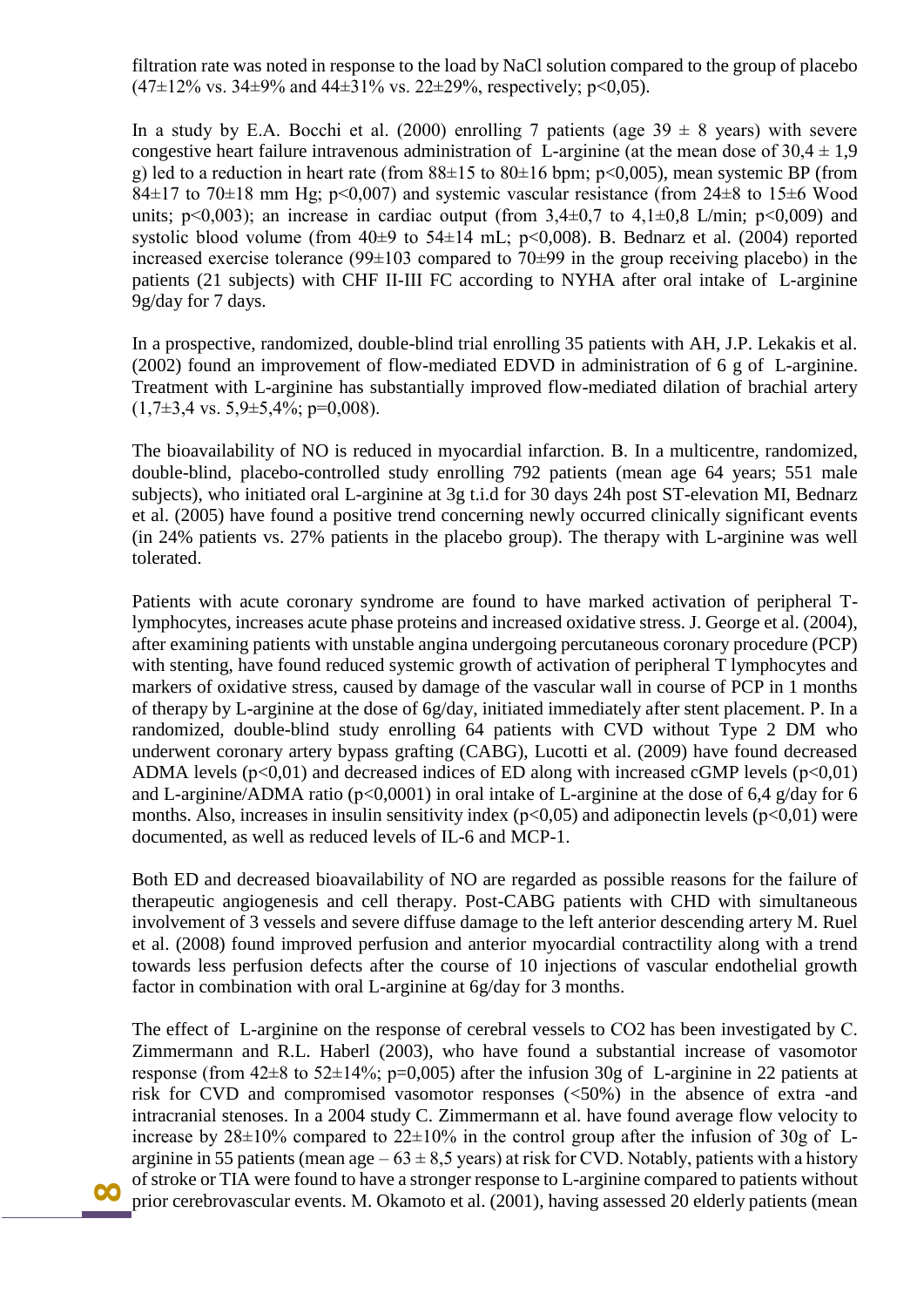age  $-70.2 \pm 2.8$  years), have found mean BP to decrease and cerebral blood flow to increase after intravenous infusion of 500 mg/kg of L-arginine monohydrochloride for 30 min.

Recently there were several studies of L-arginine efficacy in hereditary syndromes, associated with stroke. Y. Toribe et al. (2007) in intravenous administration of L-arginine (0,5g/kg body weight) in 5 hours after the onset of status epilepticus in a patient with MELAS syndrome (Mitochondrial myopathy, Encephalopathy, Lactic Acidosis, and cerebral ischaemic episodes mitochondrial myopathy, encephalopathy, lactic acidosis, cerebral ischemic episodes) have found pathological encephalographic findings to subside and the duration of status epilepticus to shorten. Also, there was a rapid clinical recovery with shorter hospital stay. F. Moutaouakil et al. (2009) have reported complete and rapid disappearance of cerebral ischemic episodes in a 12-year old child with MELAS syndrome after oral use of L-arginine at the dose of 0,4 mg/kg of body weight per day.

N. Nagaya et al. (2001) have found a positive influence of L-arginine on haemodynamic and exercise tolerance in patients with precapillary pulmonary hypertension, receiving oral L-arginine at 0,5g/10 kg of body weight 3 times a day in a randomized, double-blind, placebo-controlled study (19 subjects). A substantial elevation of plasma L-citrulline levels was found, which was indicative of increased production of NO, a 9% decrease of mean pulmonary arterial pressure (from 53 $\pm$ 4 to 48 $\pm$ 4 mm Hg; p<0,05) and a 16% decrease of pulmonary vascular resistance (from  $14,8\pm1,5$  to  $12,4\pm1,4$  Wood units; p<0.05), as well as a moderate decrease in systemic BP (from 92 $\pm$ 4 to 87 $\pm$ 3 mm Hg; p<0,05). Using L-arginine for 1 week has led to an insignificant increase in maximal oxygen consumption (from  $831\pm88$  to  $896\pm92$  mL/min; p<0,05) and significant decrease of the slope of the curve of the relationship of minute ventilation on carbon dioxide production (VE/VCO2 slope) (from  $43\pm4$  to  $37\pm3$ ; p<0,05).

## **The efficacy of using L-arginine in complicated course of pregnancy was found in several studies**.

F. Facchinetti et al. (2007), on assessment of 28 patients with preeclampsia and 46 patients with gestational hypertension, randomised into the groups of placebo or intravenous L-arginine at 20 g/day for 5 days with subsequent oral L-arginine at 4 g/day for 2 weeks, have noted a substantial decrease of SBP and DBP in 6 days after treatment in the group receiving L-arginine. Also, there was a trend towards prolonged pregnancy. In a prospective, randomized, placebo-controlled study enrolling 61 pregnant women with preeclampsia, receiving a standardized diet with reduced nitrogen content and L-arginine 3 g/day for 3 weeks complimentary to standard therapy, К. Rytlewski et al. (2005) have found a a significant reduction in SBP levels (up to 134,2±2,9 vs. 143,1  $\pm$ 2,8 mm Hg at baseline; p<0,01), DBP (up to 81,6 $\pm$ 1,7 vs. 86,5 $\pm$ 0,9 mm Hg at baseline; p<0,01), mean BP (up to to  $101,8\pm1,5$  vs.  $108,0\pm1,2$  mm Hg at baseline; p<0,01) on the background of increasing daily excretion of NO metabolites (NO2- and NO3-) and plasma Lcitrulline levels. I. Neri et al. (2006) have noted a decrease in SBP and DBP after intravenous administration of 20g of L-arginine in 62 pregnant women with gestational hypertension (age  $-16-45$  years old) at the terms of 24-36 weeks (32,2% were receiving antihypertensive treatment before the study). L-arginine was well tolerated.

 score of the neonates was also higher in the treatment group. N. Zhang et al. (2007), having L-arginine promotes the intrauterine growth of the foetus by increasing NO production and improving circulation of blood in the umbilical artery. In a randomized, placebo-controlled, double-blind clinical trial enrolling 83 pregnant women with preeclampsia К. Rytlewski et al. (2006) have found a significant decrease of the pulsatility index of the umbilical artery in the patients, receiving L-arginine 3 g/day complimentary to standard therapy, starting from the third week of therapy. Therapy by L-arginine contributed to a substantial increase in the pulsatility index of the middle cerebral artery and cerebro-placental ratio. The duration of pregnancy and the Apgar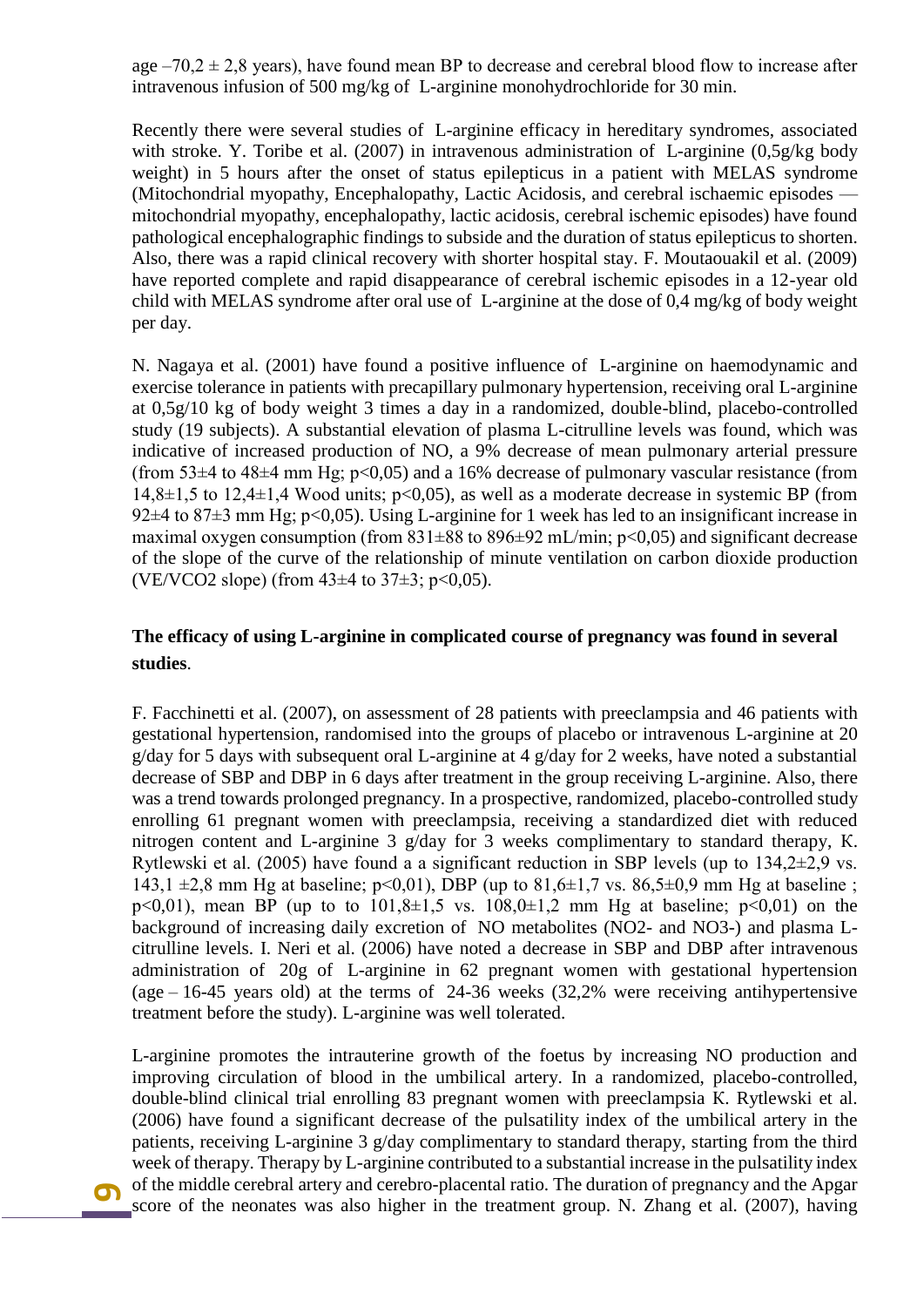performed assessments of 25 pregnant women with gestational hypertension and intrauterine foetal growth retardation (IFGR), who received L-arginine complimentary to standard therapy, found a notable decrease of the systolic/diastolic ratio, pulse index and resistance index. The levels of NO in both maternal and foetal blood were significantly higher than in the group receiving standard therapy only. Body weight of neonates born to mothers receiving L-arginine was at the level of the control group  $(2,9\pm 0,3 \text{ vs. } 3\pm 0,3 \text{ kg}; \text{ p=0,18})$  and was substantially higher than in the group receiving standard therapy  $(2,7\pm 0,3 \text{ kg}; \text{ p=0,006})$ . These data complement the results of a study by Р. Sieroszewski et al. (2004), in which 78 pregnant women with established IFGR received oral L-arginine at 3 g/day for 20 days: in the group receiving L-arginine, there was a higher body weight at birth (mean body weight -  $2823g$  vs.  $2495g$  in the group not using L-arginine;  $p=0.027$ ); the portion of the neonates with intrauterine growth retardation was lower (29% vs. 73% in the group not using L-arginine). X.M. Xiao and L.P. Li (2005), having performed assessments of 30 pregnant women with asymmetric form of IFGR, have found that using L-arginine complimentary to standard therapy caused a significant increase of NO2- and NO3- levels in maternal serum  $(p<0.01)$ , as well as body weight of the neonate  $(p<0.05)$  compared to the group of patients receiving standard therapy only.

Thus, the results of numerous recent studies, which we tried to summarise in this paper, indicate the possibility of an effective and safe clinical use of L-arginine as an active donator of NO in order to treat various disease.

#### **References**

| <b>Original sources</b>                                                                                                                                                                                                                                                                                                       | English translation (where applicable)                                                                                                                                                                                                                                                                               |
|-------------------------------------------------------------------------------------------------------------------------------------------------------------------------------------------------------------------------------------------------------------------------------------------------------------------------------|----------------------------------------------------------------------------------------------------------------------------------------------------------------------------------------------------------------------------------------------------------------------------------------------------------------------|
| Белоусов Ю.Б., Намсараев Ж.Н. (2004) Эндотелиальная дисфункция как<br>причина атеросклеротического поражения артерий при артериальной<br>гипертензии: методы коррекции. Фарматека, 6(84): 62-72.                                                                                                                              | Belousov Yu.B., Namsaraev Zh.N. (2004) Endothelial<br>dysfunction as a cause of atherosclerotic arterial<br>lesions in hypertension: the methods of correction.<br>Pharmauteca, 6(84): p. 62-72.                                                                                                                     |
| Визир В.А., Березин А.Е. (2000) Роль эндотелиальной дисфункции в<br>формировании и прогрессировании артериальной гипертензии.<br>Прогностическое значение и перспективы лечения. Укр. мед. часопис, 4(18): 23-<br>33 (http://www.umj.com.ua/ rus/archive/18/1056.html;<br>http://www.umj.com.ua/archive/18/pdf/1056_rus.pdf). | Vizir B.A., Berezin A.E. (2000) The role of<br>endothelial dysfunction in the emergence and<br>progression of hypertension. Prognostic value and<br>treatment perspectives. Ukr. Med. J., 4(18): p.23-33<br>(http://www.umj.com.ua/ rus/archive/18/1056.html;<br>http://www.umj.com.ua/archive/18/pdf/1056_rus.pdf). |
| Головченко Ю.И., Трещинская М.А. (2008) Обзор современных<br>представлений об эндотелиальной дисфункции. Consilium medicum Ukraina, 11:<br>38-40.                                                                                                                                                                             | Golovchenko Yu.I., Treshinskaya M.A. (2008)<br>Review of modern concepts of endothelial<br>dysfunction. Consilium medicum Ukraina, 11: p.38-<br>40.                                                                                                                                                                  |
| Гуревич М.А., Стуров Н.В. (2006) Дефицит nitric oxide и поддержание<br>сосудистого гомеостаза: роль мононитратов и проблемы цитопротекции.<br>Трудный пациент, 3: 23-29.                                                                                                                                                      | Gurevich M.A., Sturov N.V. (2006) Nitric oxide<br>deficiency and maintenance of vascular homeostasis:<br>the role of mononitrates and problems of<br>cytoprotection. Challenging Patient J. (Trudnyi<br>Patsient), 3: p.23-29.                                                                                       |
| Ельский В.Н., Ватутин Н.Т., Калинкина Н.В., Салахова А.М. (2008) Роль<br>дисфункции эндотелия в генезе сердечно-сосудистых заболеваний. Журн. АМН<br>України, 14(1): 51-62.                                                                                                                                                   | Elskyi V.N., Vatutin N.T., Kalinkina N.V., Салахова<br>A.M. (2008) The role of endothelial dysfunction in the<br>genesis of cardiovascular disease. The Journal of The<br>Academy of Sciences of Ukraine, 14(1): p.51-62.                                                                                            |
| Малахов В.А., Завгородняя А.Н. (2007) Система nitric oxide при церебральном<br>ишемическом инсульте: некоторые патогенетические аспекты. Укр. мед.<br>часопис, 2(58): 97-100 (http:// www.umj.com.ua/archive/58/149.html;<br>http://www.umj.com.ua/archive/58/pdf/149_rus.pdf).                                               | Malakhov V.A., Zavgorodnyaya A.N. (2007) the<br>system of nitric oxide in cerebral ischemic stroke:<br>certain pathogenetic aspects. Ukr. Med. J., 2(58): 97-<br>100 (http:// www.umj.com.ua/archive/58/149.html;<br>http://www.umj.com.ua/archive/58/pdf/149_rus.pdf).                                              |
| Марков Х.М. (2000) Роль nitric oxide в па-тогенезе болезней детского возраста.<br>Рос. вестн. перинатол. и педиатр., 4: 43-47.                                                                                                                                                                                                | Markov Kh.M. (2000) The role of nitric oxide in the<br>pathogenesis of paediatric disease. Russian Bulletin of<br>Perinatology and Paediatrics, 4: p.43-47.                                                                                                                                                          |
| Мовчан Е.А. (2008) Дисфункция эндотелия и тромбоцитов при хронической<br>болезни почек: новый взгляд на старую проблему нарушений в системе<br>гемостаза у больных гломерулонефритом. Бюллетень сибирской медицины,<br>Приложение 2: 88-96.                                                                                   | Movchan E.A. (2008) The dysfunction of the<br>endothelium and platelets in chronic renal disease: a<br>new understanding of an old problem of impaired<br>haemostasis in patients with glomerulonephritis. The<br>Bulletin of Siberian Medicine, Appendix 2: p.88-96.                                                |
| Слободський В.А. (2009) Досвід застосування препарату Тівортін® аспартат<br>при лікуванні пацієнтів зі стабільною стенокардією напруження. Укр. мед.                                                                                                                                                                          | Slobodskyi V.A. (2009) The experience of using the<br>product Tivortin® aspartate in treatment of patients                                                                                                                                                                                                           |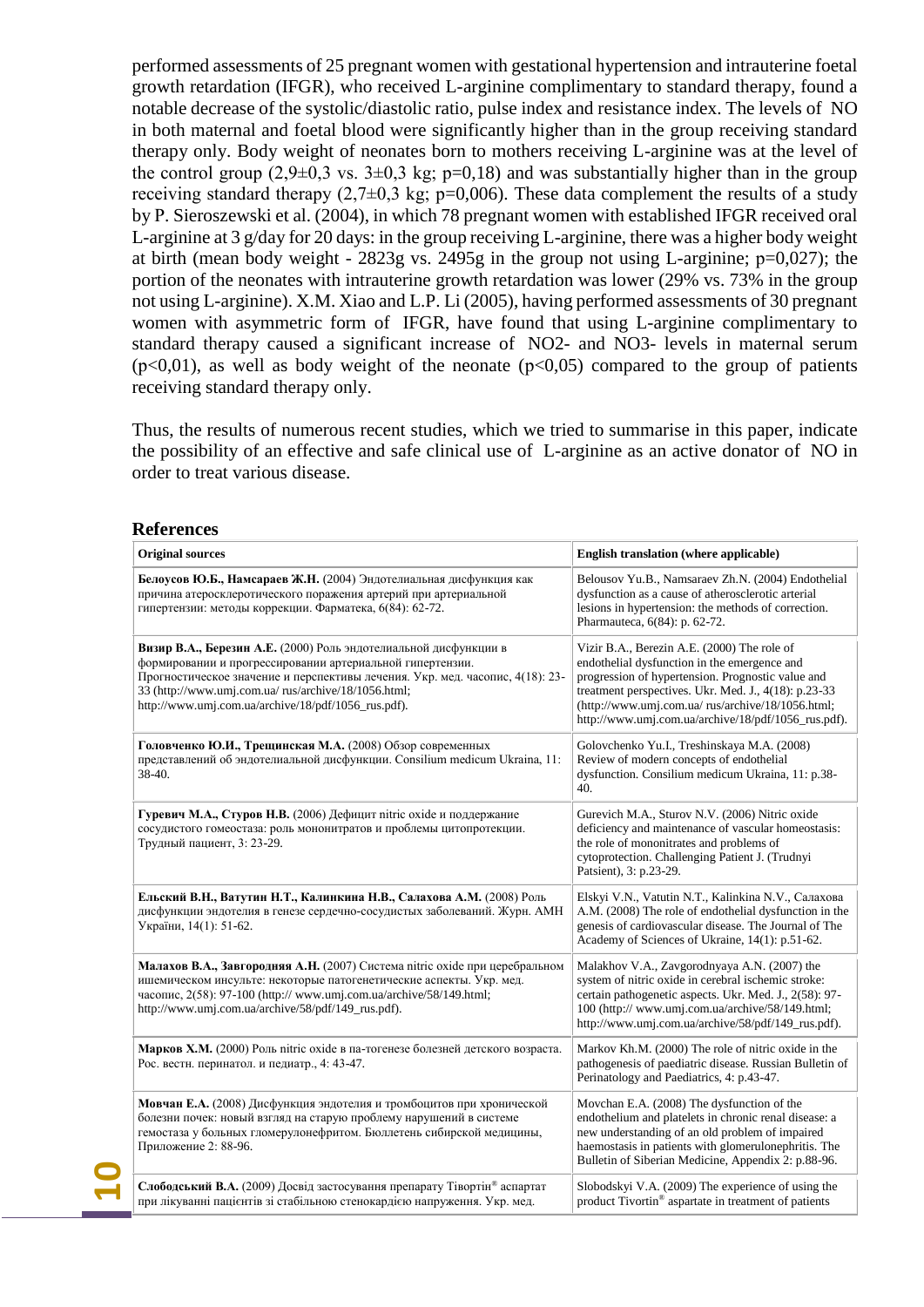| часопис, 5(73): 40-43 (http://www.umj.com.ua/archive/73/1511.html;<br>http://www.umj.com.ua/archive/73/pdf/1511_ukr.pdf).                                                                                                                                                 | with stable effort angina. Ukr. Med. J., 5(73): p.40-43<br>(http://www.umj.com.ua/archive/73/1511.html;<br>http://www.umj.com.ua/archive/73/pdf/1511_ukr.pdf).                                                                                        |
|---------------------------------------------------------------------------------------------------------------------------------------------------------------------------------------------------------------------------------------------------------------------------|-------------------------------------------------------------------------------------------------------------------------------------------------------------------------------------------------------------------------------------------------------|
| Созыкин А.В., Ноева Е.А., Балахонова Т.В. и др. (2000) Влияние L-arginine<br>на агрегацию тромбоцитов, функцию эндотелия и толерантность к физической<br>нагрузке у пациентов со стабильной стенокардией напряжения. Тер. архив,<br>72(8): 24-27.                         | Sozykin A.V., Noeva E.A., Balakhonova T.V. et al.<br>(2000) The influence of L-arginine on platelet<br>aggregation, endothelial function and exercise<br>tolerance in patients with stable effort angina. The<br>Therapeutic Archive, 72(8): p.24-27. |
| Степанов Ю.М., Кононов И.Н., Журбина А.И., Филиппова А.Ю. (2004)<br>Аргинин в медицинской практике. Журн. АМН України, 10(1): 340-352.                                                                                                                                    | Stepanov Yu.M., Kononov I.N., Zhurbina A.I.,<br>Filippova A.Yu. (2004) Arginine in medical practice.<br>The Journal of The Academy of Sciences of Ukraine,<br>$10(1)$ : 340-352.                                                                      |
| Baylis C. (2008) Nitric oxide deficiency in chronic kidney disease. Am. J. Physiol.<br>Renal Physiol., 294: 1-9.                                                                                                                                                          | N/A                                                                                                                                                                                                                                                   |
| Bednarz B., Jaxa-Chamiec T., Gebalska J. et al. (2004) L-arginine<br>supplementation prolongs exercise capacity in congestive heart failure. Kardiol. Pol.,<br>$60(4)$ : 348-353.                                                                                         | N/A                                                                                                                                                                                                                                                   |
| Bednarz B., Jaxa-Chamiec T., Maciejewski P. et al. (2005) Efficacy and safety of<br>oral L-arginine in acute myocardial infarction. Results of the multicenter,<br>randomized, double-blind, placebo-controlled ARAMI pilot trial. Kardiol. Pol., 62(5):<br>421-427.      | N/A                                                                                                                                                                                                                                                   |
| Bocchi E.A., Vilella de Moraes A.V., Esteves-Filho A. et al. (2000) L-arginine<br>reduces heart rate and improves hemodynamics in severe congestive heart failure.<br>Clin. Cardiol., 23(3): 205-210.                                                                     | N/A                                                                                                                                                                                                                                                   |
| Bode-Böger S.M., Muke J., Surdacki A. et al. (2003) Oral L-arginine improves<br>endothelial function in healthy individuals older than 70 years. Vasc. Med., 8(2): 77-<br>81.                                                                                             | N/A                                                                                                                                                                                                                                                   |
| Böger R.H. (2007) The pharmacodynamics of L-arginine. J. Nutr., 137: 1650S-<br>1655S.                                                                                                                                                                                     | N/A                                                                                                                                                                                                                                                   |
| Bryan N.S., Bian K., Murad F. (2009) Discovery of the nitric oxide signaling<br>pathway and targets for drug development. Frontiers in Bioscience, 14: 1-18.                                                                                                              | N/A                                                                                                                                                                                                                                                   |
| Buhimschi I.A., Saade G.R., Chwalisz K., Garfield R.E. (1998) The nitric oxide<br>pathway in pre-eclampsia: pathophysiological implications. Human Reproduction<br>Update, 4(1): 25-42.                                                                                   | N/A                                                                                                                                                                                                                                                   |
| Chatterjee A., Catravas J.D. (2008) Endothelial nitric oxide (NO) and its<br>pathophysiologic regulation. Vascul. Pharmacol., 49(4-6): 134-140.                                                                                                                           | N/A                                                                                                                                                                                                                                                   |
| Facchinetti F., Saade G.R., Neri I. et al. (2007)L-arginine supplementation in<br>patients with gestational hypertension: a pilot study. Hypertens Pregnancy, 26(1):<br>121-130.                                                                                          | N/A                                                                                                                                                                                                                                                   |
| George J., Shmuel S.B., Roth A. et al. (2004) L-arginine attenuates lymphocyte<br>activation and anti-oxidized LDL antibody levels in patients undergoing angioplasty.<br>Atherosclerosis, 174(2): 323-327.                                                               | N/A                                                                                                                                                                                                                                                   |
| Gilbert J.S., Nijland M.J., Knoblich P. (2008) Placental ischemia and<br>cardiovascular dysfunction in preeclampsia and beyond: making the connections.<br>Expert Rev. Cardiovasc. Ther., 6(10): 1367-1377.                                                               | N/A                                                                                                                                                                                                                                                   |
| Gkaliagkousi E., Ritter J., Ferro A. (2007) Platelet-derived nitric oxide signaling<br>and regulation. Circ. Res., 101(7): 654-662.                                                                                                                                       | N/A                                                                                                                                                                                                                                                   |
| Gornik H.L., Creager M.A. (2004) Arginine and endothelial and vascular health. J.<br>Nutr., 134: 2880S-2887S.                                                                                                                                                             | N/A                                                                                                                                                                                                                                                   |
| Jabłecka A., Checiński P., Krauss H. et al. (2004) The influence of two different<br>doses of L-arginine oral supplementation on nitric oxide (NO) concentration and total<br>antioxidant status (TAS) in atherosclerotic patients. Med. Sci. Monit., 10(1): CR29-<br>32. | N/A                                                                                                                                                                                                                                                   |
| Kawano H., Motoyama T., Hirai N. et al. (2002) Endothelial dysfunction in<br>hypercholesterolemia is improved by L-arginine administration: possible role of<br>oxidative stress. Atherosclerosis, 161(2): 375-380.                                                       | N/A                                                                                                                                                                                                                                                   |
| Lauer T., Kleinbongard P., Rath J. et al. (2008) L-arginine preferentially dilates<br>stenotic segments of coronary arteries thereby increasing coronary flow. J. Intern.<br>Med., 264(3): 237-244.                                                                       | N/A                                                                                                                                                                                                                                                   |
| Lekakis J.P., Papathanassiou S., Papaioannou T.G. et al. (2002) Oral L-arginine<br>improves endothelial dysfunction in patients with essential hypertension. Int. J.                                                                                                      | N/A                                                                                                                                                                                                                                                   |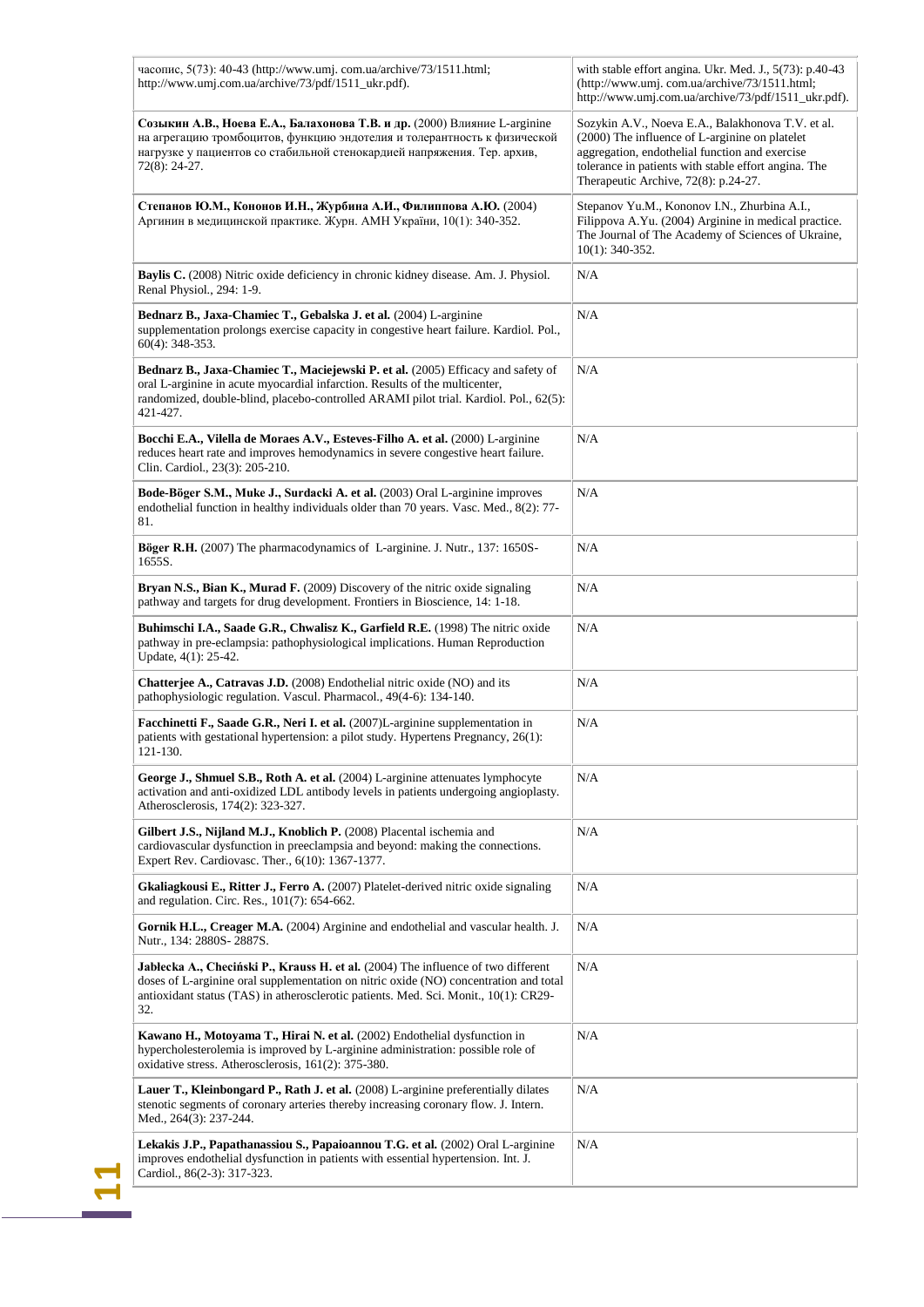| Lubos E., Handy D.E., Loscalzo J. (2009) Role of oxidative stress and nitric oxide<br>in atherothrombosis. Front. Biosci., 13: 5323-5344. N/A                                                                                                                                                                                             | N/A |
|-------------------------------------------------------------------------------------------------------------------------------------------------------------------------------------------------------------------------------------------------------------------------------------------------------------------------------------------|-----|
| Lucotti P., Monti L., Setola E. et al. (2009) Oral L-arginine supplementation<br>improves endothelial function and ameliorates insulin sensitivity and inflammation in<br>cardiopathic nondiabetic patients after an aortocoronary bypass. Metabolism, 58(9):<br>1270-1276.                                                               | N/A |
| Maarsingh H., Pera T., Meurs H. (2008) Arginase and pulmonary diseases.<br>Naunyn-Schmiedberg's Arch. Pharmacol., 378: 171-184.                                                                                                                                                                                                           | N/A |
| Maxwell A.J., Anderson B., Zapien M.P., Cooke J.P. (2000) Endothelial<br>dysfunction in hyper-cholesterolemia is reversed by a nutritional product designed to<br>enhance nitric oxide activity. Cardiovasc. Drugs Ther., 14(3): 309-316.                                                                                                 | N/A |
| Moutaouakil F., El Otmani H., Fadel H. et al. (2009) L-arginine efficiency in<br>MELAS syndrome. A case report. Rev. Neurol. (Paris), 165(5): 482-485.                                                                                                                                                                                    | N/A |
| Nagaya N., Uematsu M., Oya H. et al. (2001) Short-term oral administration of L-<br>arginine improves haemodynamic and exercise capacity in patients with precapillary<br>pulmonary hypertension. Am. J. Respir. Crit. Care Med., 163(4): 887-891.                                                                                        | N/A |
| Neri I., Jasonni V.M., Gori G.F. et al. (2006) Effect of L-arginine on blood<br>pressure in pregnancy- induced hypertension: a randomized placebo-controlled trial.<br>J. Matern. Fetal Neonatal. Med., 19(5): 277-281.                                                                                                                   | N/A |
| Ohkita M., Takaoka M., Matsumura Y. (2009) Drug discovery for overcoming<br>chronic kidney disease (CKD): the endothelin ETB receptor / nitric oxide system<br>functions as a protective factor in CKD. J. Pharmacol. Sci., 109: 7-13.                                                                                                    | N/A |
| Oka R.K., Szuba A., Giacomini J.C., Cooke J.P. (2005) A pilot study of L-arginine<br>supplementation on functional capacity in peripheral arterial disease. Vasc. Med.,<br>$10(4)$ : 265-274.                                                                                                                                             | N/A |
| Okamoto M., Etani H., Yagita Y. et al. (2001) Diminished reserve for cerebral<br>vasomotor response to L-arginine in the elderly: evaluation by transcranial Doppler<br>sonography. Gerontology, 47(3):131-135.                                                                                                                           | N/A |
| Palloshi A., Fragasso G., Piatti P. et al. (2004) Effect of oral L-arginine on blood<br>pressure and symptoms and endothelial function in patients with systemic<br>hypertension, positive exercise tests, and normal coronary arteries. Am. J. Cardiol.,<br>93(7): 933-935.                                                              | N/A |
| Paszkowiak J.J., Dardik A. (2003) Arterial wall shear stress: observations from the<br>bench to the bedside. Vascular and Endovascular Surgery, 37(1): 47-57.                                                                                                                                                                             | N/A |
| Ruel M., Beanlands R.S., Lortie M. et al. (2008) Concomitant treatment with oral<br>L-arginine improves the efficacy of surgical angiogenesis in patients with severe<br>diffuse coronary artery disease: the Endothelial Modulation in Angiogenic Therapy<br>randomized controlled trial. J. Thorac. Cardiovasc. Surg., 135(4): 762-770. | N/A |
| Rytlewski K., Olszanecki R., Korbut R., Zdebski Z. (2005) Effects of prolonged<br>oral supple-mentation with l-arginine on blood pressure and nitric oxide synthesis in<br>preeclampsia. Eur. J. Clin. Invest., 35(1): 32-37.                                                                                                             | N/A |
| Rytlewski K., Olszanecki R., Lauterbach R. et al. (2006) Effects of oral L-arginine<br>on the foetal condition and neonatal outcome in preeclampsia: a preliminary report.<br>Basic Clin. Pharmacol. Toxicol., 99(2): 146-152.                                                                                                            | N/A |
| Schlaich M.P., Oehmer S., Schneider M.P. et al. (2007) Effects of nitric oxide<br>synthase inhibition and L-arginine on renal haemodynamics in young patients at high<br>cardiovascular risk. Atherosclerosis, 192(1): 155-160.                                                                                                           | N/A |
| Schulze F., Glos S., Petruschka D. et al. (2009) L-Arginine enhances the<br>triglyceride-lowering effect of simvastatin in patients with elevated plasma<br>triglycerides. Nutr. Res., 29(5): 291-297.                                                                                                                                    | N/A |
| Siasos G., Tousoulis D., Vlachopoulos C. et al. (2009) The impact of oral L-<br>arginine supplementation on acute smoking-induced endothelial injury and arterial<br>performance. Am. J. Hypertens., 22(6): 586-592.                                                                                                                      | N/A |
| Sieroszewski P., Suzin J., Karowicz-Bilińska A. (2004) Ultrasound evaluation of<br>intrauterine growth restriction therapy by a nitric oxide donor (L-arginine). J. Matern.<br>Fetal Neonatal Med., 15(6): 363-366.                                                                                                                       | N/A |
| Toribe Y., Tominaga K., Ogawa K., Suzuki Y. (2007) Usefulness of L-arginine<br>infusion for status epilepticus in mitochondrial myopathy, encephalopathy, lactic<br>acidosis, and stroke-like episodes. No To Hattatsu., 39(1): 38-43.                                                                                                    | N/A |
| Visek W.J. (1986) Arginine needs, physiological state and usual diets. A re-<br>evaluation. J. Nutr., 116: 36-46.                                                                                                                                                                                                                         | N/A |
| Watanabe G., Tomiyama H., Doba N. (2000) Effects of oral administration of L-<br>arginine on renal function in patients with heart failure. J. Hypertens., 18(2): 229-234.                                                                                                                                                                | N/A |